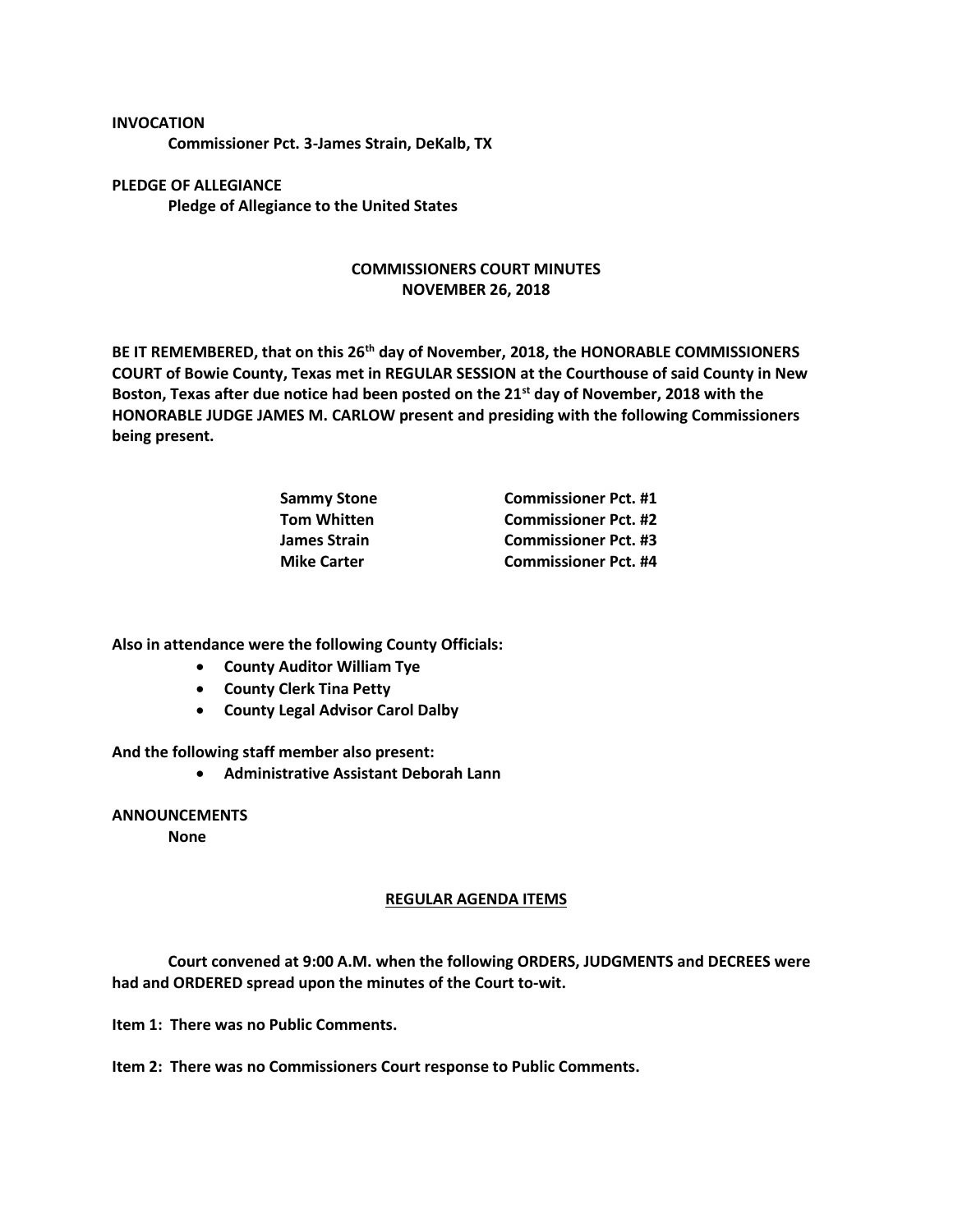- **Item 3: On this 26th day of November, 2018, a motion was made by Commissioner James Strain and duly second by Commissioner Mike Carter to approve these members (Bryan Wilkerson, William R. May, Larry Meadows, Steve Hawkins and Ben Franks) to ESD #5 (Simms). Motion was put to a vote and all Commissioners voted yes and none voted no. Motion carried.**
- **Item 4: On this 26th day of November, 2018, a motion was made by Commissioner Mike Carter and duly second by Commissioner Sammy Stone to reappoint Tish Hicks and Todd Reed and to appoint Wallace York to replace Wanda Looney to the Housing Authority Board. Motion was put to a vote and all Commissioners voted yes and none voted no. Motion carried.**
- **Item 5: On this 26th day of November, 2018, a motion was made by Commissioner Mike Carter and duly second by Commissioner James Strain to appoint Fred Meisenheimer to the TexAmericas Board. Motion was put to a vote and all Commissioners voted yes and none voted no. Motion carried.**
- **Item 6: On this 26th day of November, 2018, a motion was made by Commissioner Sammy Stone and duly second by Commissioner Mike Carter to declare two (2) vans as surplus for the Sheriff's Office. Motion was put to a vote and all Commissioners voted yes and none voted no. Motion carried.**
- **Item 7: On this 26th day of November, 2018, a motion was made by Commissioner James Strain and duly second by Commissioner Mike Carter to approve the bond of Tina Petty as County Clerk. Motion was put to a vote and all Commissioners voted yes and none voted no. Motion carried.**
- **Item 8: On this 26th day of November, 2018, a motion was made by Commissioner Mike Carter and duly second by Commissioner Sammy Stone to adopt the Personnel Policy. Motion was put to a vote and all Commissioners voted yes and none voted no. Motion carried.**
- **Item 9: On this 26th day of November, 2018, a motion was made by Commissioner Sammy Stone and duly second by Commissioner Mike Carter to table this item (to open bids for a used backhoe for Pct. 1) until the next meeting. Motion was put to a vote and all Commissioners voted yes and none voted no. Motion carried.**
- **Item 10: On this 26th day of November, 2018, a motion was made by Commissioner Sammy Stone and duly second by Commissioner Mike Carter to table this item (accept bids for a used backhoe for Pct. 1) until the next meeting. Motion was put to a vote and all Commissioners voted yes and none voted no. Motion carried.**